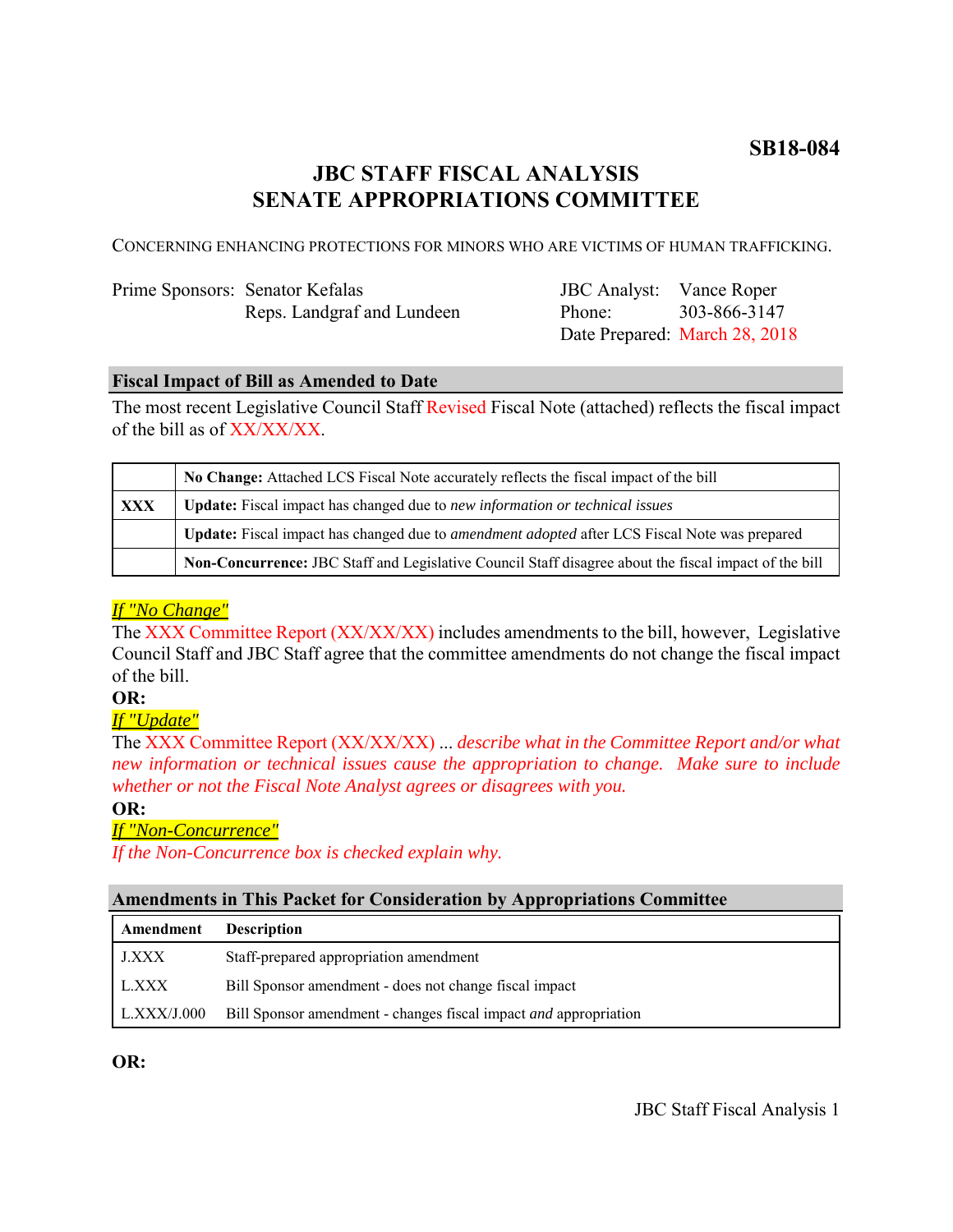#### **Amendments in This Packet for Consideration by Appropriations Committee**

**Amendment Description**

None.

## **Current Appropriations Clause in Bill**

The bill requires but does not contain an appropriation clause.

#### **OR:**

The bill includes an appropriation clause that...

#### **OR:**

The bill includes an appropriation clause that *(describe its deficiency).*

### **OR:**

The bill neither requires nor contains an appropriation clause for FY 20XX-YY.

### **Description of Amendments in This Packet**

**J.00X** Staff has prepared amendment **J.XXX** (attached) to add a provision appropriating a total of \$ to the Department of for FY 20XX-YY, including \$ General Fund and \$ cash/reappropriated funds from \_\_\_\_\_\_. This provision also states that the appropriation is based on the assumption that the Department will require an additional YY.Y FTE <and/or the Department will receive  $\S$  federal funds to implement the act>.

# **OR:**

**J.00X** Staff has prepared amendment **J.XXX** (attached) to change the existing clause to appropriate....

#### **OR:**

**L.00X** Bill Sponsor amendment **L.XXX** (attached) ...

#### **OR:**

# **L.XXX and J.YYY**

Bill Sponsor amendment **L.XXX** (attached) ...

#### **Points to Consider**

#### *Subheading*

1. List the points to consider. **OR:** None.

Use subheadings from Chapter 11, Appendix C of Training Manual: *General Fund Impact Future Fiscal Impact Revenue Source Related Budget Information*